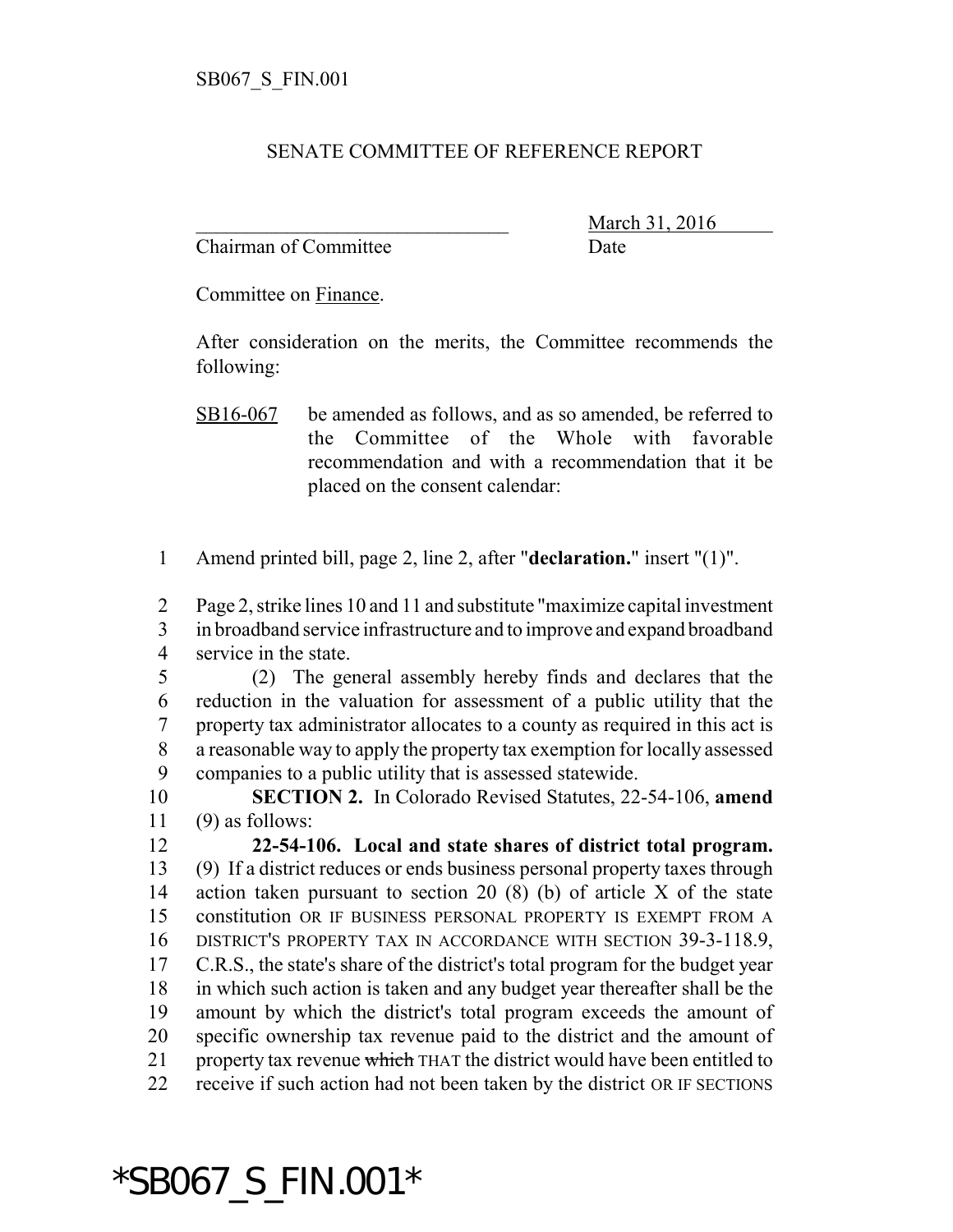- 39-3-118.9 AND 39-4-106 (9), C.R.S., DID NOT APPLY.".
- Renumber succeeding sections accordingly.
- Page 2, after line 21 insert:
- "(b) "COUNTY" MEANS ANY COUNTY IN THIS STATE AND INCLUDES A CITY AND COUNTY.".
- Page 2, line 22, strike "(b)" and substitute "(c)".
- Page 2, after line 23 insert:
- 8 "(d) "MUNICIPALITY" MEANS A HOME RULE OR STATUTORY CITY 9 OR TOWN, OR A TERRITORIAL CHARTER CITY.".

Page 3, strike lines 1 through 7 and substitute:

 "(2) EXCEPT AS SET FORTH IN SUBSECTION (4) OF THIS SECTION, FOR PROPERTY TAX YEARS BEGINNING ON OR AFTER JANUARY 1,2018, BUT BEFORE JANUARY 1, 2025, ANY PERSONAL PROPERTY, SUCH AS ELECTRONICS, EQUIPMENT, TRANSMISSION FACILITIES, AND FIBER OPTIC OR COPPER CABLES, IS EXEMPT FROM THE LEVY AND COLLECTION OF PROPERTY TAX BY A COUNTY, MUNICIPALITY, OR SCHOOL DISTRICT 17 IDENTIFIED IN SUBSECTION (3) OF THIS SECTION IF:

18 (a) THE BROADBAND PROVIDER THAT OWNS THE PERSONAL PROPERTY HAS AN AGREEMENT WITH A COUNTY TO PROVIDE BROADBAND SERVICE WITHIN THE COUNTY;

 (b) THE BROADBAND PROVIDER ACQUIRES THE PERSONAL 22 PROPERTY ON OR AFTER JANUARY 1, 2017;

 (c) THE PERSONAL PROPERTY IS INSTALLED WITHIN THE BOUNDARIES OF THE COUNTY, MUNICIPALITY, OR SCHOOL DISTRICT; AND (d) THE PERSONAL PROPERTY IS DIRECTLY USED BY THE BROADBAND PROVIDER OR ANY OTHER PERSON TO PROVIDE BROADBAND SERVICE.

28 (3) (a) PROPERTY IS NOT EXEMPT UNDER THIS SECTION FROM THE TAX LEVIED BY A COUNTY FOR A PROPERTY TAX YEAR, UNLESS:

 (I) THE COUNTY HAS A POPULATION OF LESS THAN SIXTY THOUSAND PEOPLE;

 (II) THE COUNTY HAS AN AGREEMENT WITH A BROADBAND SERVICE PROVIDER TO PROVIDE BROADBAND SERVICE WITHIN THE COUNTY; AND

(III) PRIOR TO THE PROPERTY TAX YEAR, THE BOARD OF COUNTY

 $*$ SB067\_S\_FIN.001 $*$   $_{-2}$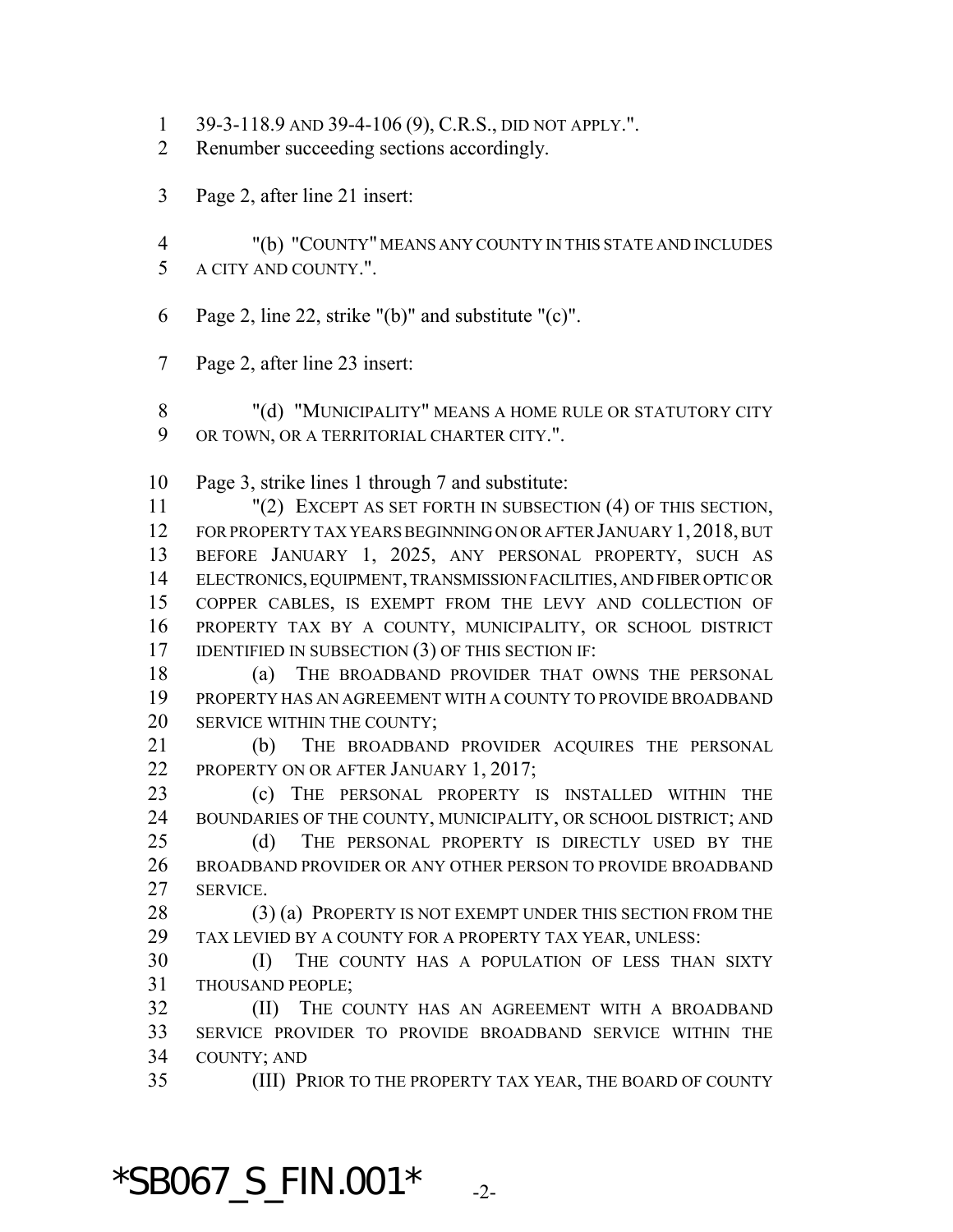COMMISSIONERS OF THE COUNTY ADOPTS A RESOLUTION APPROVING THE EXEMPTION.

 (b) THE BOARD OF COUNTY COMMISSIONERS SHALL SEND A COPY OF A RESOLUTION APPROVING THE EXEMPTION UNDER SUBPARAGRAPH (III) OF PARAGRAPH (a) OF THIS SUBSECTION (3) TO EACH SCHOOL DISTRICT AND MUNICIPALITY LOCATED WITHIN THE COUNTY AS SOON AS POSSIBLE AFTER ITS ADOPTION.

 (c) IF THE BOARD OF COUNTY COMMISSIONERS ADOPTS A RESOLUTION APPROVING THE EXEMPTION, THEN THE EXEMPTION ALSO APPLIES TO THE TAX LEVIED BY A MUNICIPALITY AND SCHOOL DISTRICT LOCATED WITHIN THE COUNTY, UNLESS, WITHIN NINETY DAYS AFTER IT RECEIVES NOTICE FROM THE COUNTY AS SPECIFIED IN PARAGRAPH (b) OF THIS SUBSECTION (3), THE GOVERNING BODY OF THE MUNICIPALITY OR SCHOOL DISTRICT ADOPTS A RESOLUTION STATING THAT THE EXEMPTION DOES NOT APPLY TO THE MUNICIPALITY OR SCHOOL DISTRICT.

16 (d) AN EXEMPTION TO THE PROPERTY TAX LEVIED BY A COUNTY, MUNICIPALITY, OR SCHOOL DISTRICT FOR A PROPERTY TAX YEAR UNDER THIS SUBSECTION (3) APPLIES FOR ALL PROPERTY TAX YEARS THAT BEGIN 19 THEREAFTER PRIOR TO JANUARY 1, 2025.".

- Page 3, line 8, strike "(3)" and substitute "(4)".
- Page 3, line 12, strike "2016." and substitute "2017.".
- Page 3, strike lines 13 through 27.
- Page 4, strike lines 1 through 7 and substitute:

 "**SECTION 4.** In Colorado Revised Statutes, 39-4-102, **add** (4) as follows:

 **39-4-102. Valuation of public utilities.** (4) FOR THE PURPOSE OF 27 APPLYING SECTION 39-4-106 (9), THE ADMINISTRATOR SHALL DETERMINE THE VALUE OF PERSONAL PROPERTY THAT IS INCLUDED IN A PUBLIC UTILITY'S VALUE AS UNIT, BUT THAT WOULD BE EXEMPT UNDER SECTION 39-3-118.9, IF THE PUBLIC UTILITY WAS LOCALLY ASSESSED. **SECTION 5.** In Colorado Revised Statutes, 39-4-103, **add** (1) (c)

as follows:

 **39-4-103. Schedules of property - confidential records - late filing penalties.** (1) (c) FOR PROPERTY TAX YEARS BEGINNING ON OR AFTER JANUARY 1, 2018, BUT PRIOR TO JANUARY 1, 2025, A PUBLIC

 $*SBO67_S_FIN.001*$   $3.5$